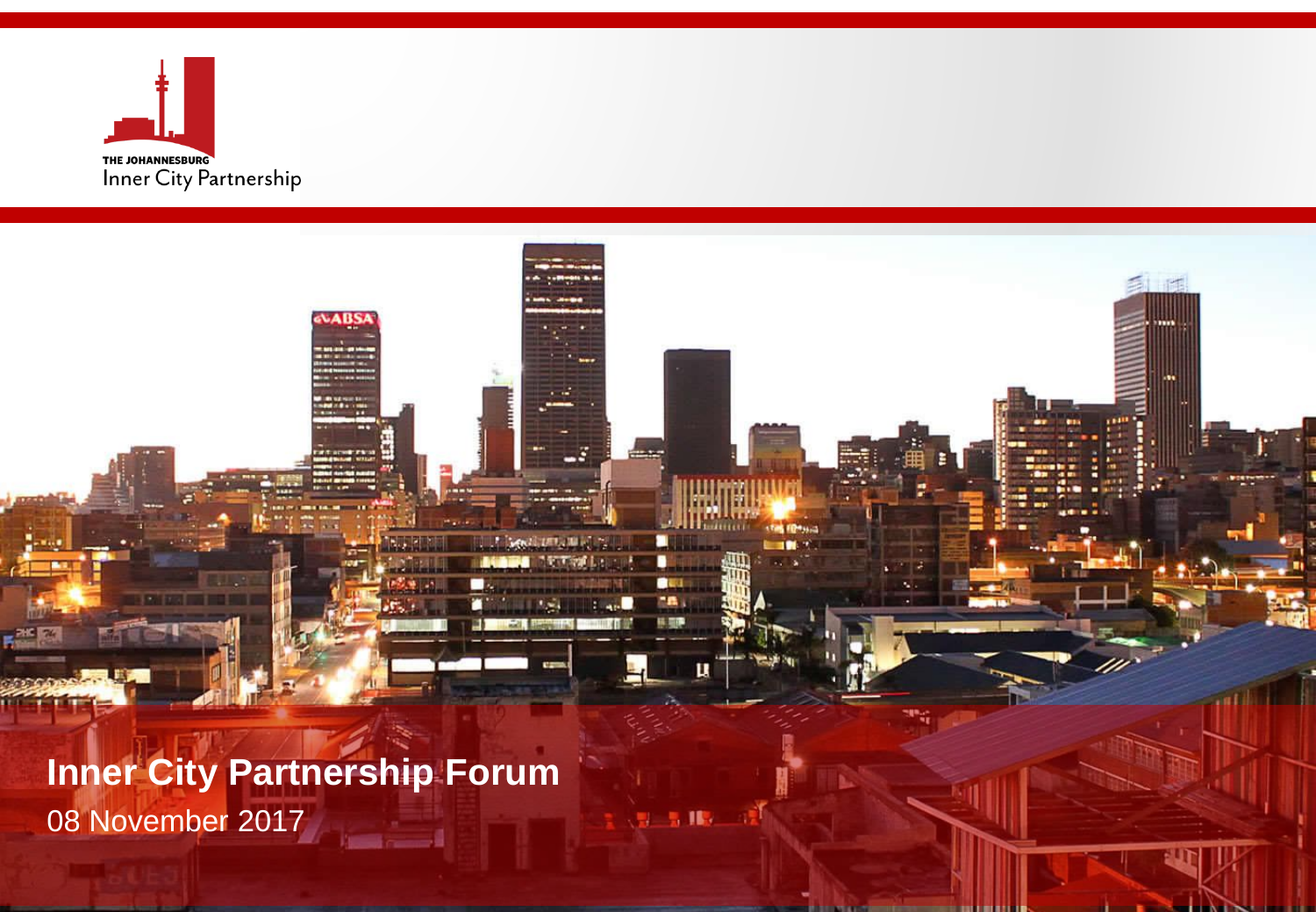# **Background and Opportunity for Building Partnerships in the Inner City**



The JICP continues the tradition of organisations that have worked over the last two decades to bring together stakeholders, mobilise actors, and bridge divides in support of coalitions for the improvement of the City.

#### *These organisations have added value to the City by:*

- Driving catalytic projects through inception to implementation phase
- Offering a secretariat function and capacity to support communication and dissemination of information
- Providing continuity and relationship management in the dynamic inner city environment
- Providing matchmaking and sourcing of resources for initiatives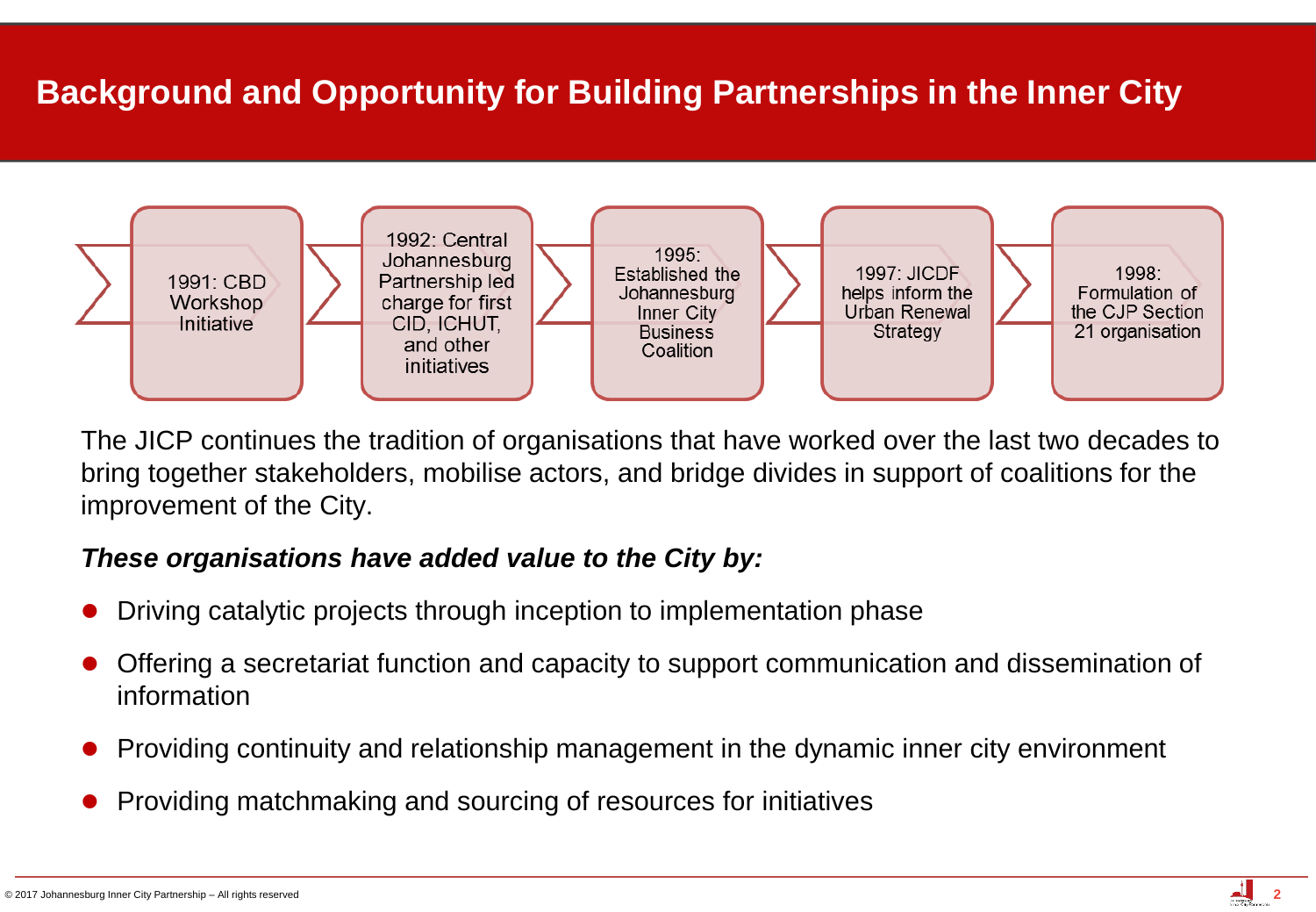### **Process of Engagements and Re-positioning the Organisation**

The team began a process of consultations with Inner-City stakeholders to understand needs and what people were wanting to see from the organisation.

- A need for an Inner-city structure that offers a lobbying platform and voluntary associations for mutual benefits and interests in undertaking partnership based projects – this also serves to avoid duplication with interest groups that already represent themselves.
- Leverage off of the organisation's track record of dealing with service breakdowns and knowledge about City processes- offering institutional memory where it otherwise does not exist
- Serve as a voice of awareness and communicator for issues and constraints.
- Providing strategic direction on Urban Management issues, introducing new models for cleaning and safety on a precinct-by-precinct basis.
- Introduce new ideas and models to address Inner-city social issues that represent collaboration rather than solely one sector's voice.

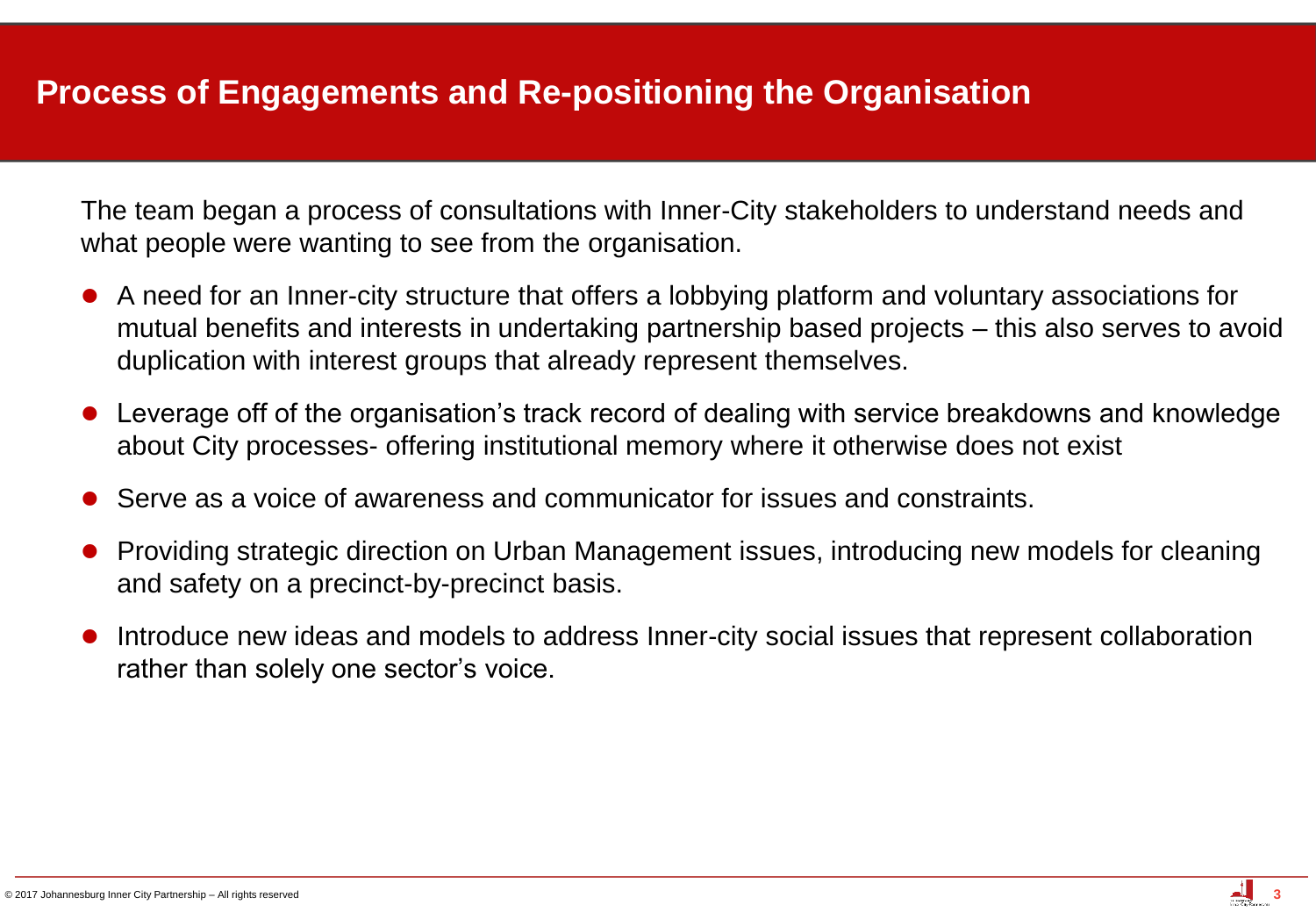Serve as a "Whole of Society" platform – providing a platform for civil society to bridge gaps and develop partnerships with City administration …

These actors include:

- **Traders**
- Faith based organisations
- Primary and secondary and pre-primary schooling
- NGOs (there will be several of those whether health, welfare, education etc)
- Taxi associations
- Shelter organisations
- **Migrants**

The suggested route to do so is through project activation which will speak to direct interests.

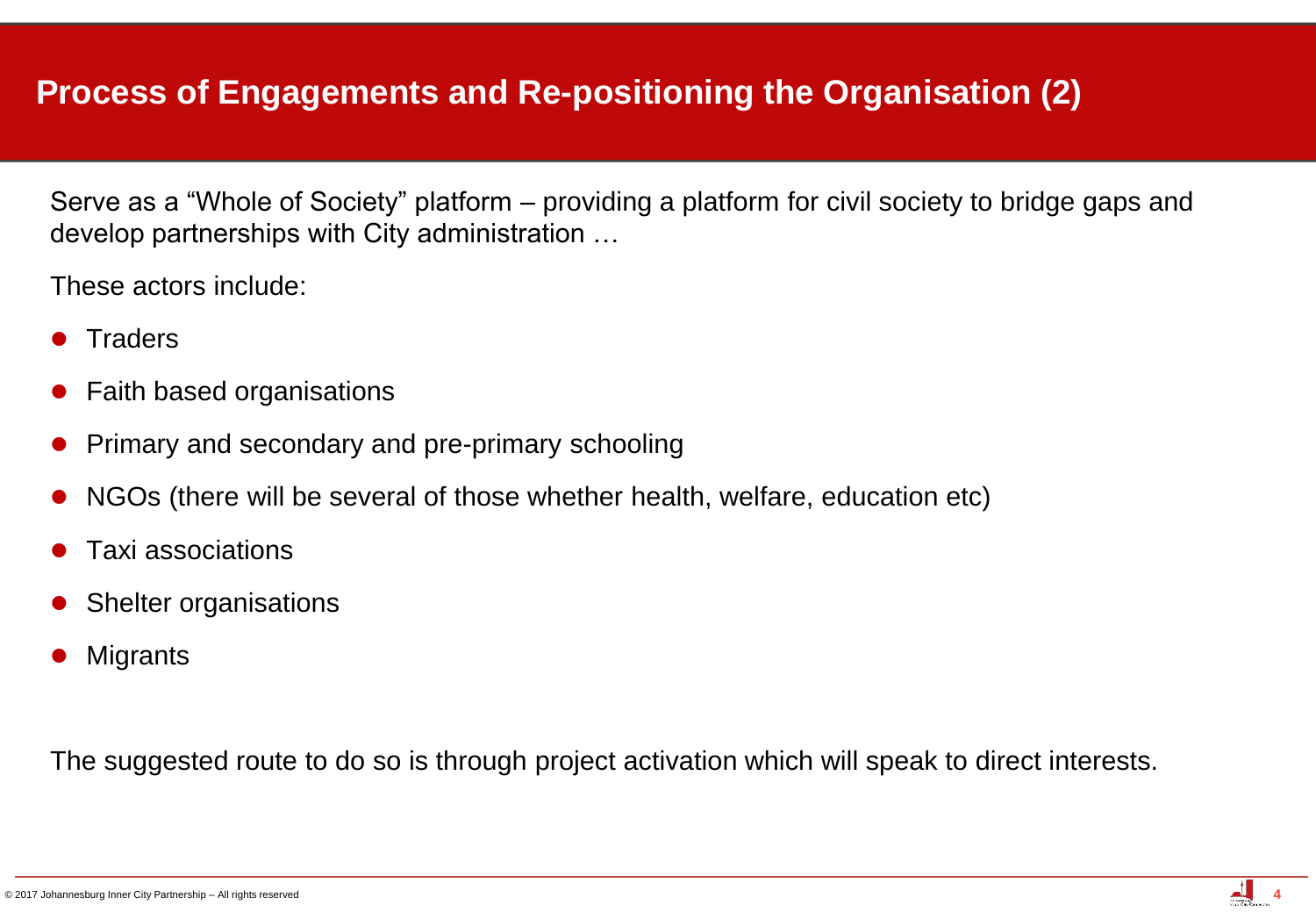## **Organisational Strategy**

The JICP is an organisation that provides the platform for credible partnerships within the Inner City by providing a vehicle *for co-ownership, advocacy, and innovation*.

It fills a critical gap in the Inner City landscape because:

- Supports active partnerships that are appropriate and sustainable responses to issues where the private sector and government cannot solve alone.
- Partnerships, by their nature, need to be channelled through an independent forum to ensure no one sector's (private, public, or civil society) interest overrule the others.

How does it work?



Providing a *unified front* to the challenges of the Inner City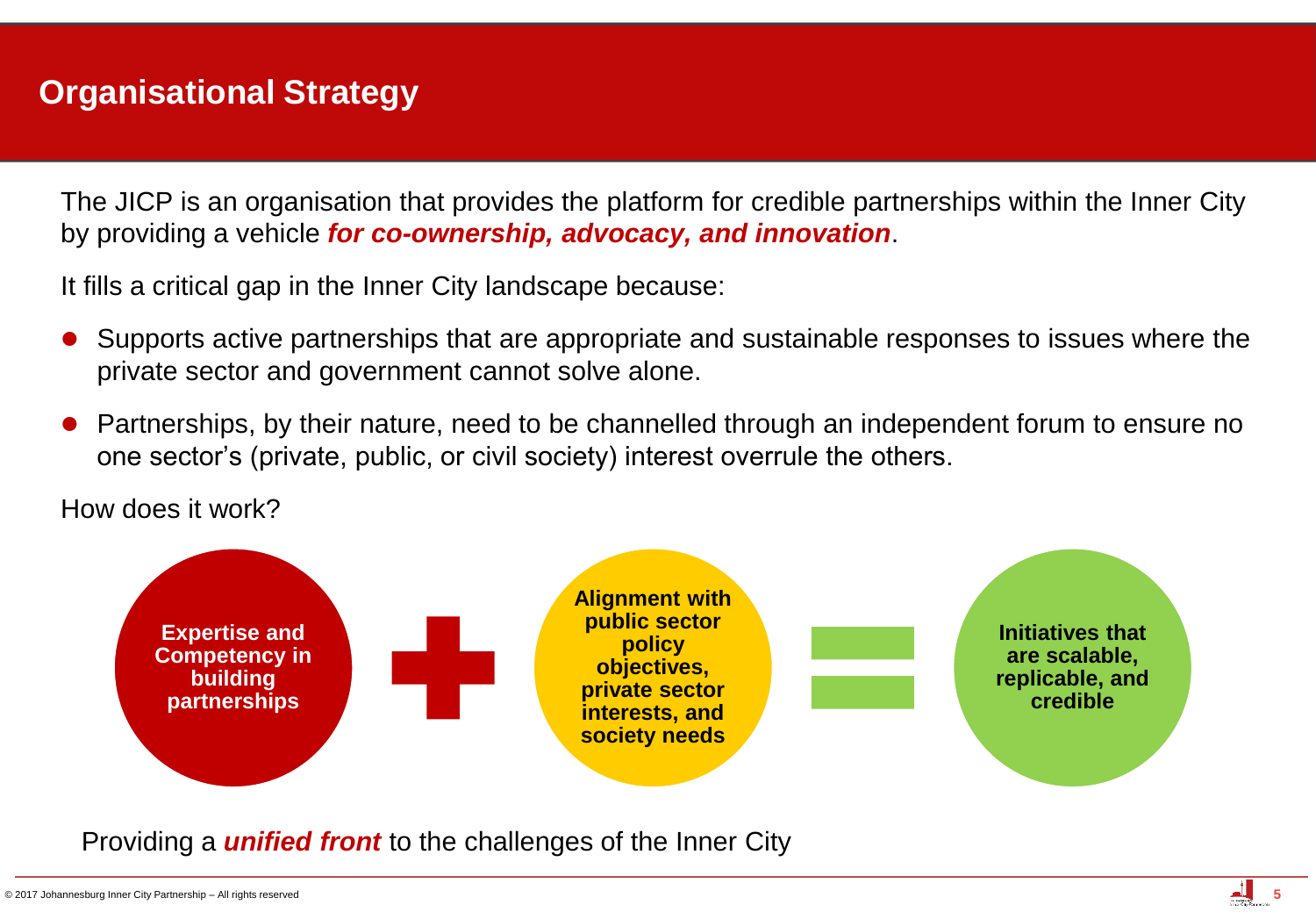## **Organisational Strategy**

The organisation offers value through its proven track record of initiation, mobilisation, and championing of various Inner City initiatives over the last two decades. The JICP brings to bear *core competencies* of facilitator, incubator, and collaborator to the challenges facing the Inner City.



Initially *private sector driven* and brings in partners from civil society and public sector *around specific and defined project opportunities*

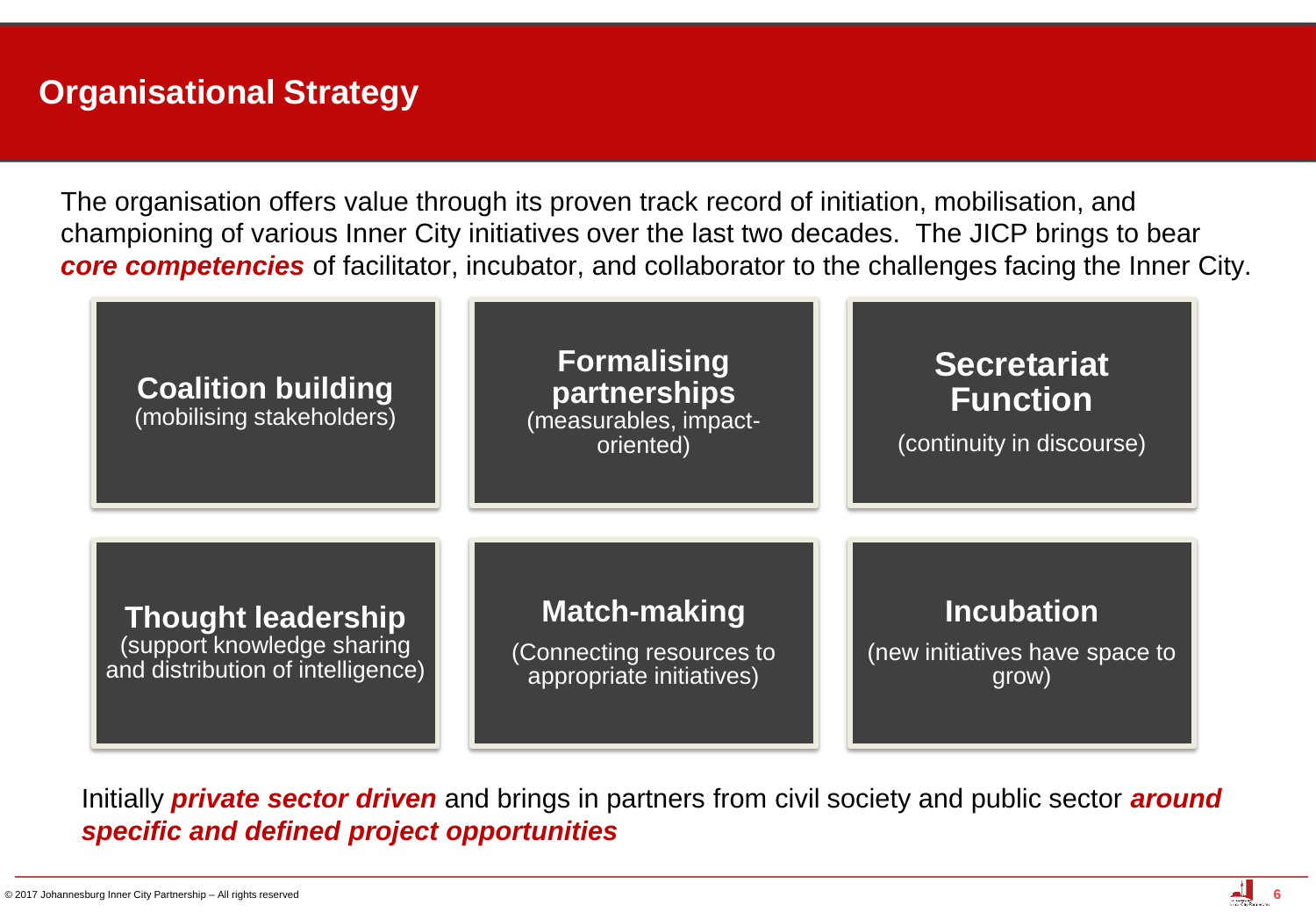The current Board of Directors for the JICP represent a strong history of Inner-City involvement and breadth of experience in Inner-City issues

| <b>Board Members</b> | <b>Focus Areas</b>                         |  |
|----------------------|--------------------------------------------|--|
| N. Barnes            | <b>Property Owners</b>                     |  |
| H. Damons            | <b>Faith Based Organisation</b>            |  |
| J. Dhlamini          | Research and Knowledge                     |  |
| E. Kriel             | <b>Banks; Corporate Financial Services</b> |  |
| C. Lund              | Affordable and Social Housing              |  |
| N. Makwela           | <b>Property Investment</b>                 |  |
| I. Mkhabela          | <b>Community Organisations</b>             |  |
| B. Ngosi             | Harambee; Skills/Jobs                      |  |
| R. Petersen          | <b>Academic Institutions</b>               |  |
| R. Plit              | Arts and Culture; Housing                  |  |
| A. Steffny           | Urban Mgmt; CIDs; Partnerships             |  |
| A. Szalavicz         | Affordable and Social Housing              |  |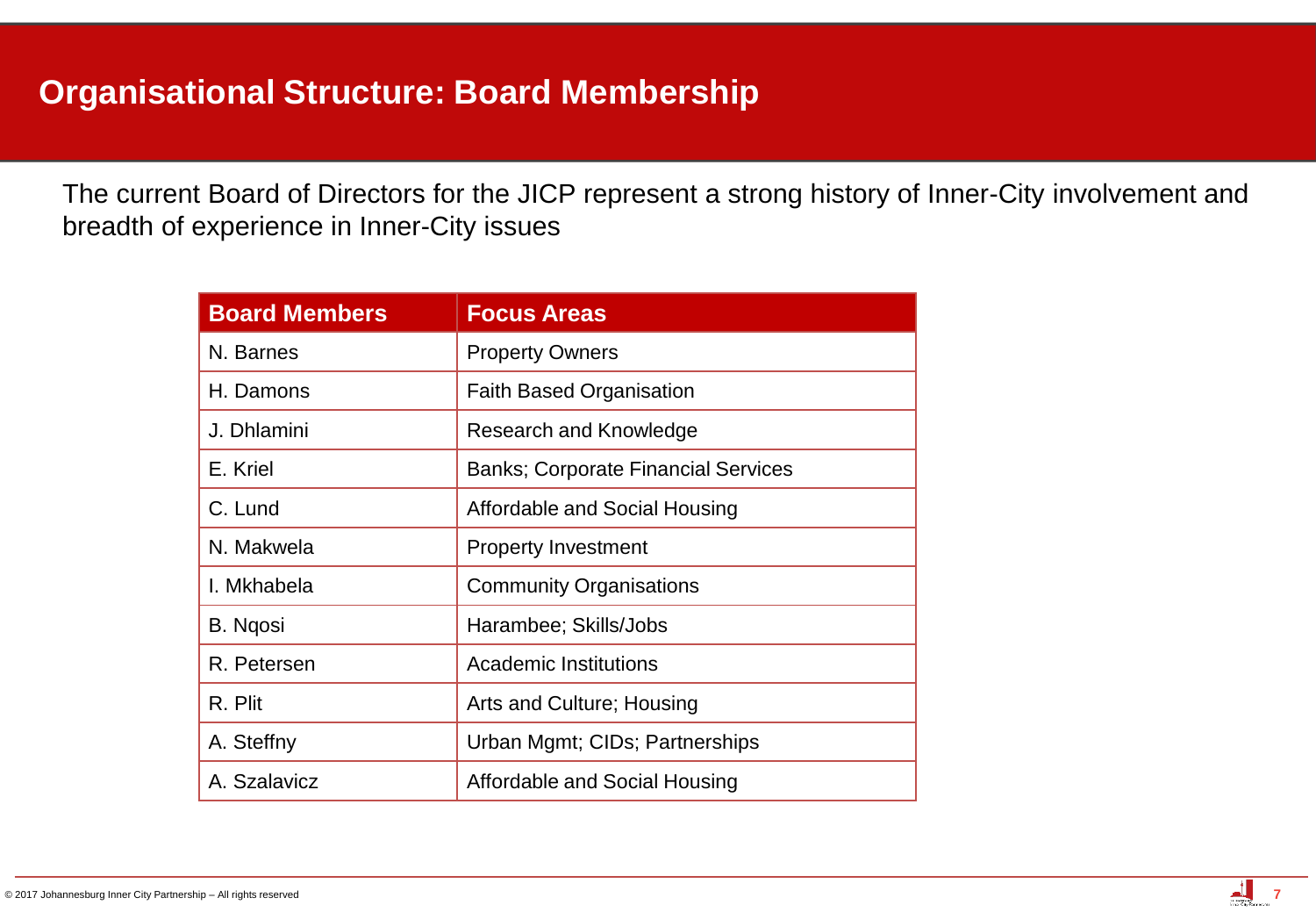# **Organisational Structure: Advisory Themes**

The JICP will work through *Advisory Themes* to pull together intelligence and new solutions for Inner-City challenges



• Research / Knowledge Management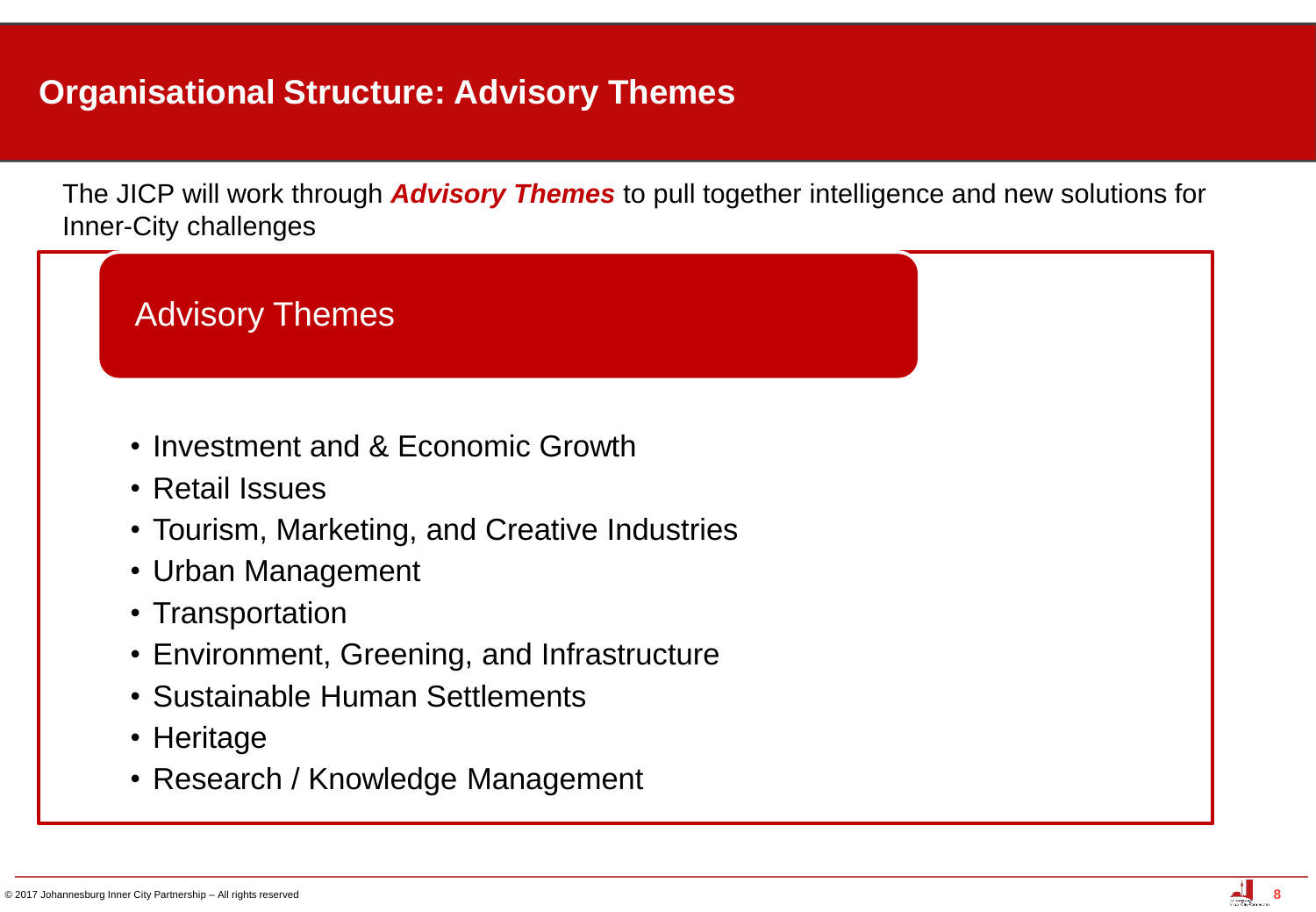# **Organisational Strategy: JICP Themes aligned to City Strategy**

| <b>City Key</b><br><b>Delivery</b><br><b>Programmes</b><br>As per City<br><b>Strategy</b> | <b>Sustainable Growth</b><br>and investment<br>Core Content: Capital<br>investment and<br>removal of barriers to<br>investment, strategic<br>visioning | <b>Sustainable Urban</b><br><b>Management: Service</b><br><b>Delivery</b><br><b>Core Content: Service</b><br>delivery, Billing, Bylaw<br>enforcement,<br>Criminality, Municipal | <b>Sustainable Human</b><br><b>Settlements</b><br>Core Content: Bad<br>buildings temporary<br>accommodation,<br>Housing and social<br>housing, addressing |
|-------------------------------------------------------------------------------------------|--------------------------------------------------------------------------------------------------------------------------------------------------------|---------------------------------------------------------------------------------------------------------------------------------------------------------------------------------|-----------------------------------------------------------------------------------------------------------------------------------------------------------|
|                                                                                           | Investment, Economic<br>Growth, and<br><b>Transformation</b>                                                                                           | Courts<br><b>Transportation</b><br><b>Urban Management</b>                                                                                                                      | street trading<br>Environment,<br>Greening,<br>Infrastructure                                                                                             |
|                                                                                           | Tourism, Marketing,<br><b>Creative Industries</b>                                                                                                      |                                                                                                                                                                                 | Sustainable Human<br><b>Settlements</b><br><b>Heritage</b>                                                                                                |

### JICP Themes

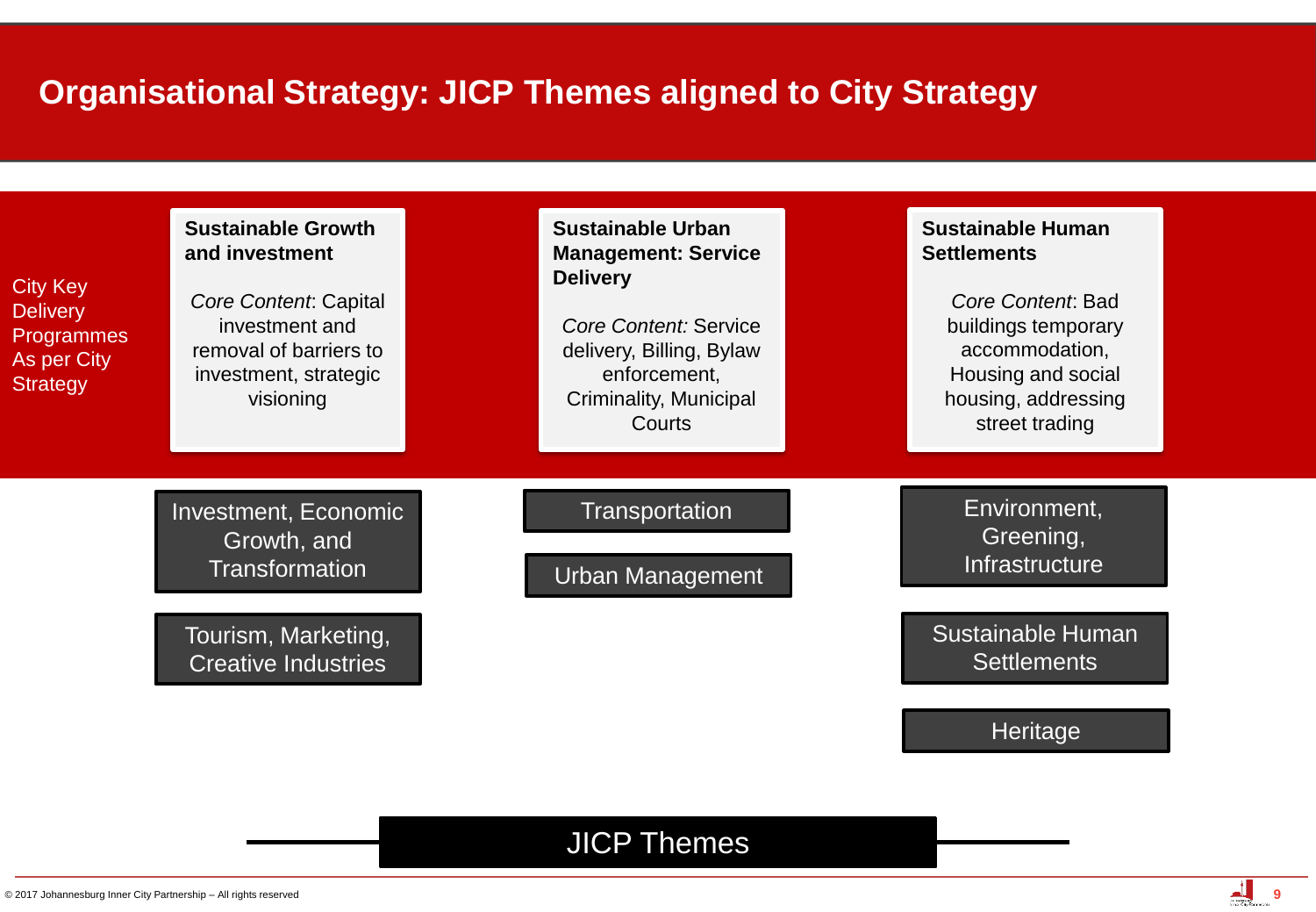The JICP will leverage its networks to feed into key city structures and policy themes to shape downstream initiatives. The JICP shall help:

| Scope the agenda                                     | Advocate for best practice                          |
|------------------------------------------------------|-----------------------------------------------------|
| <b>Mobilise partners</b>                             | Draft ToRs for partners of<br>project or initiative |
| Clarify structure and<br>implementation<br>programme | Monitor progress and<br>report to sponsor           |

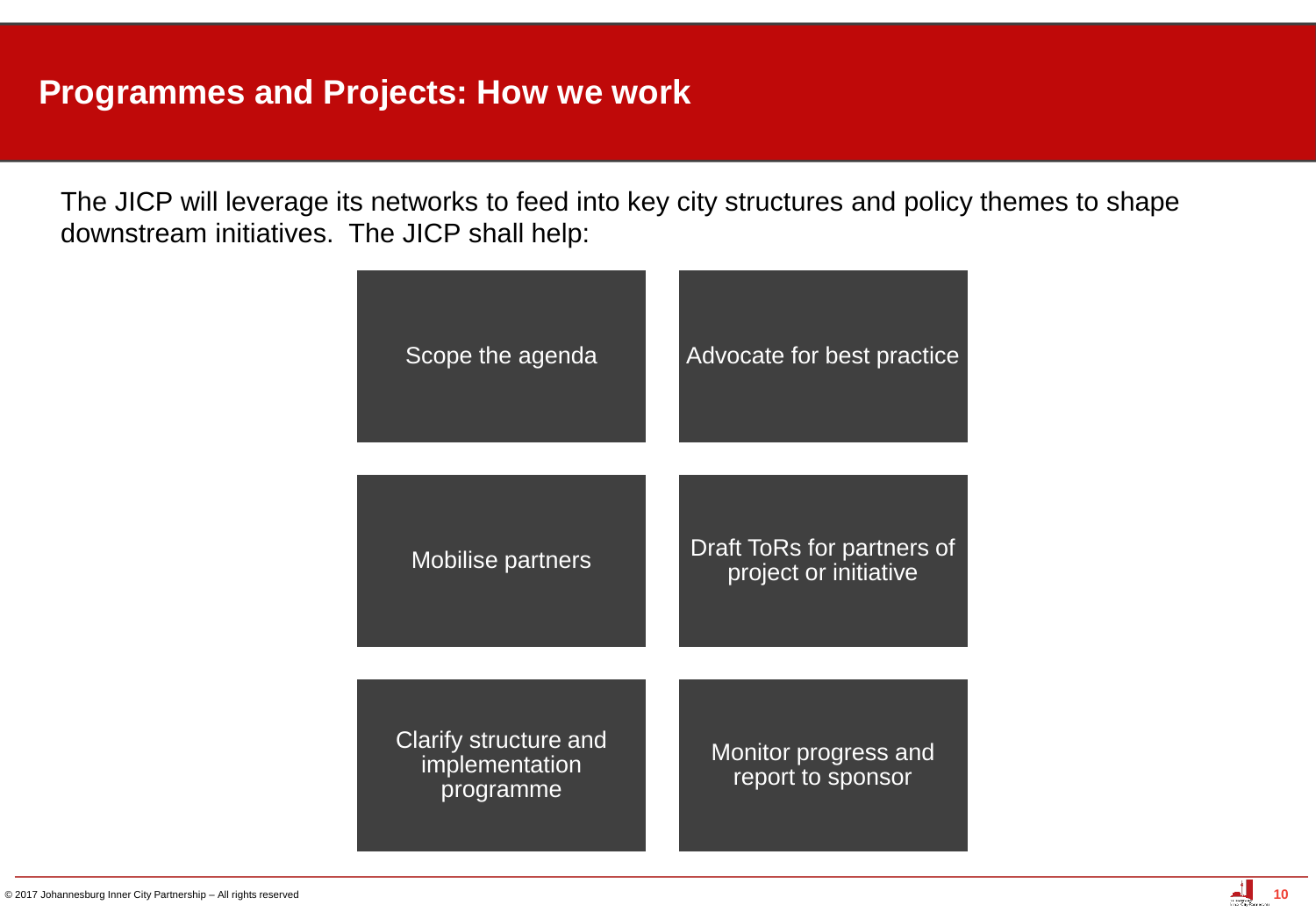### **Programmes and Projects**

The JICP utilises criteria for selecting projects and programmes to ensure it works within its mandate and core competencies.



#### **Full Scoping**

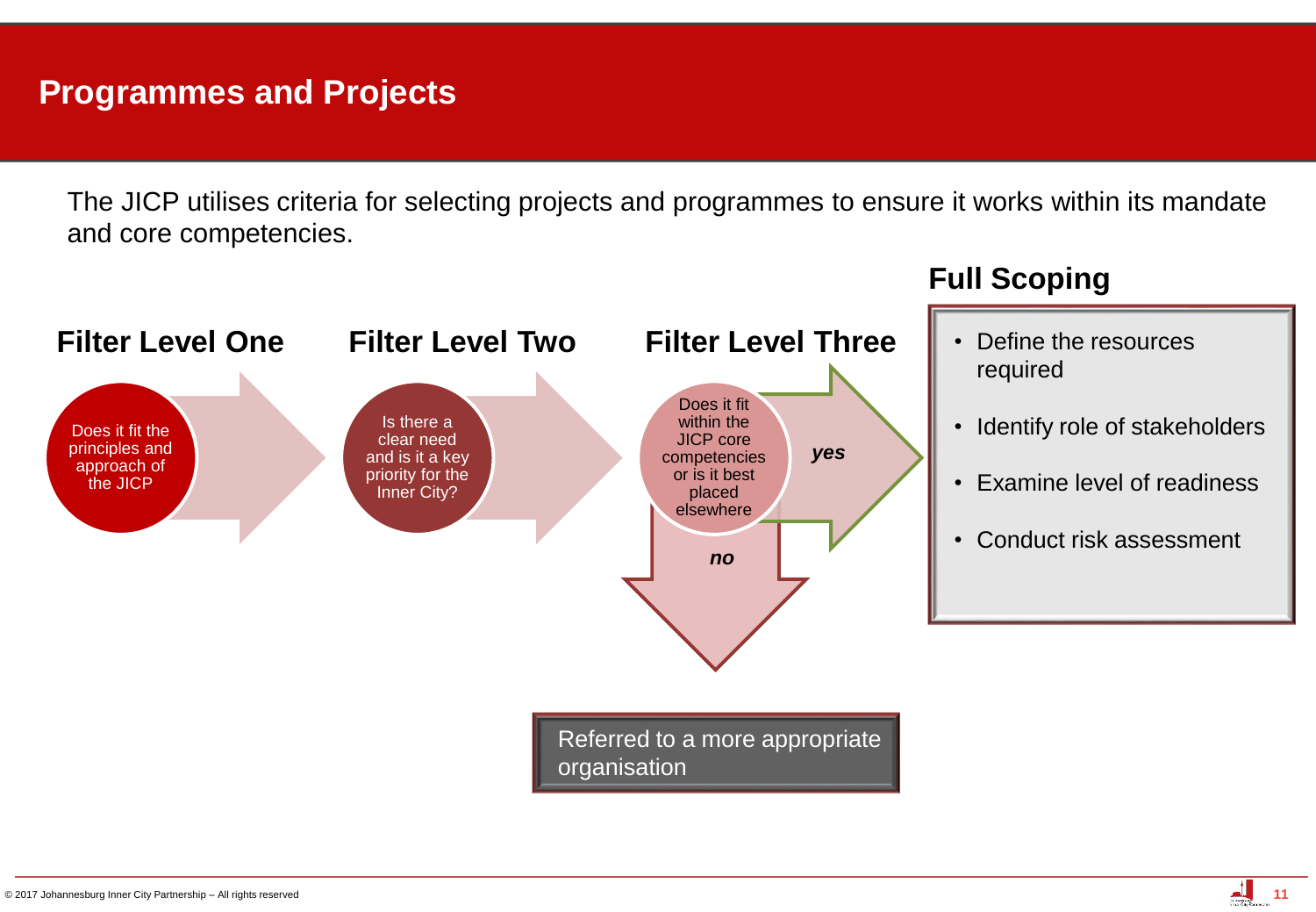### **Programmes and Projects: Preliminary List of Programmes / Projects**

The JICP has identified a list of projects/ programmes as they relate to key themes and pillars of city strategy.



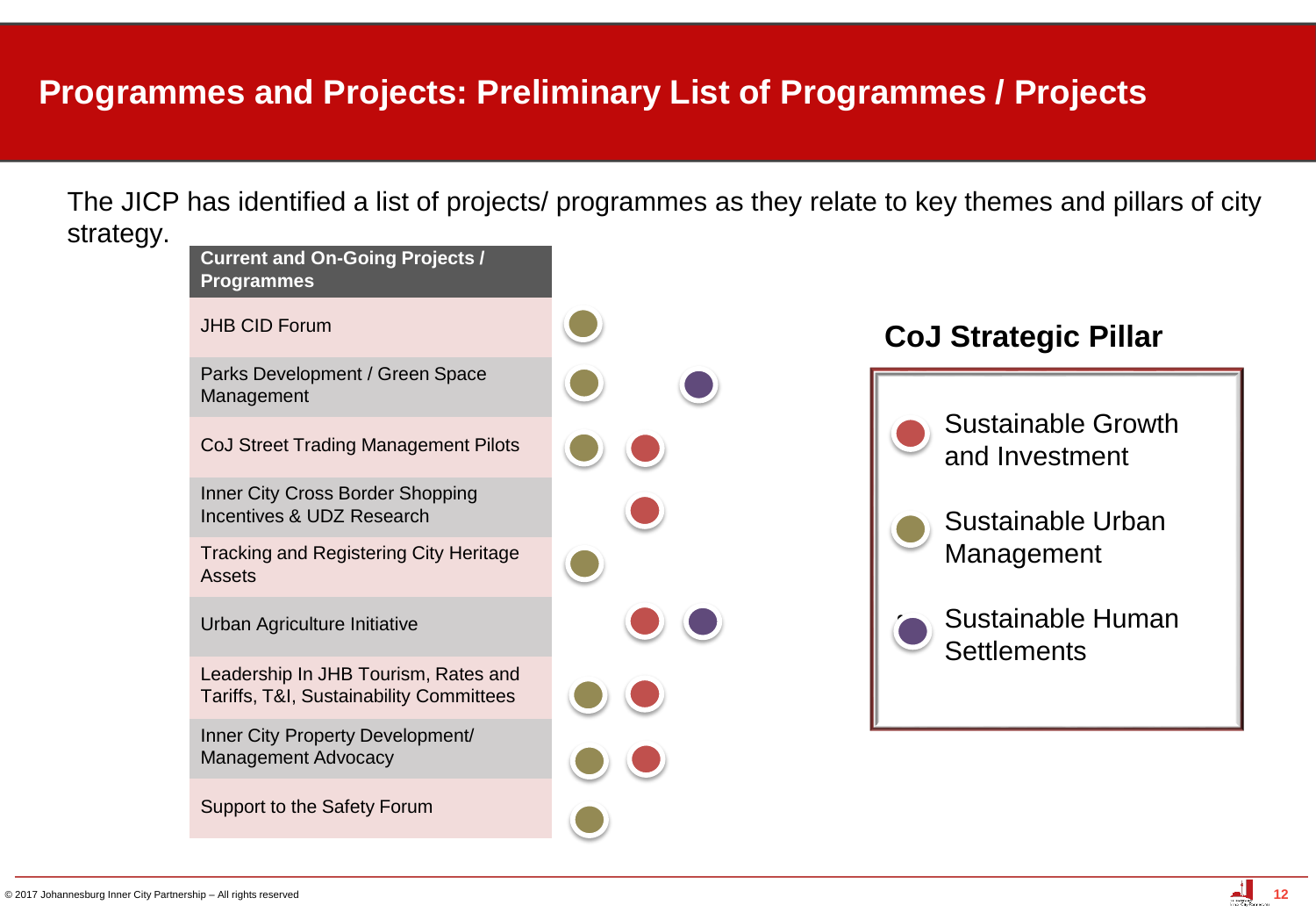### **Programmes and Projects: Preliminary List of Programmes / Projects (2)**

The JICP has identified a list of projects/ programmes as they relate to key themes and pillars of city strategy.



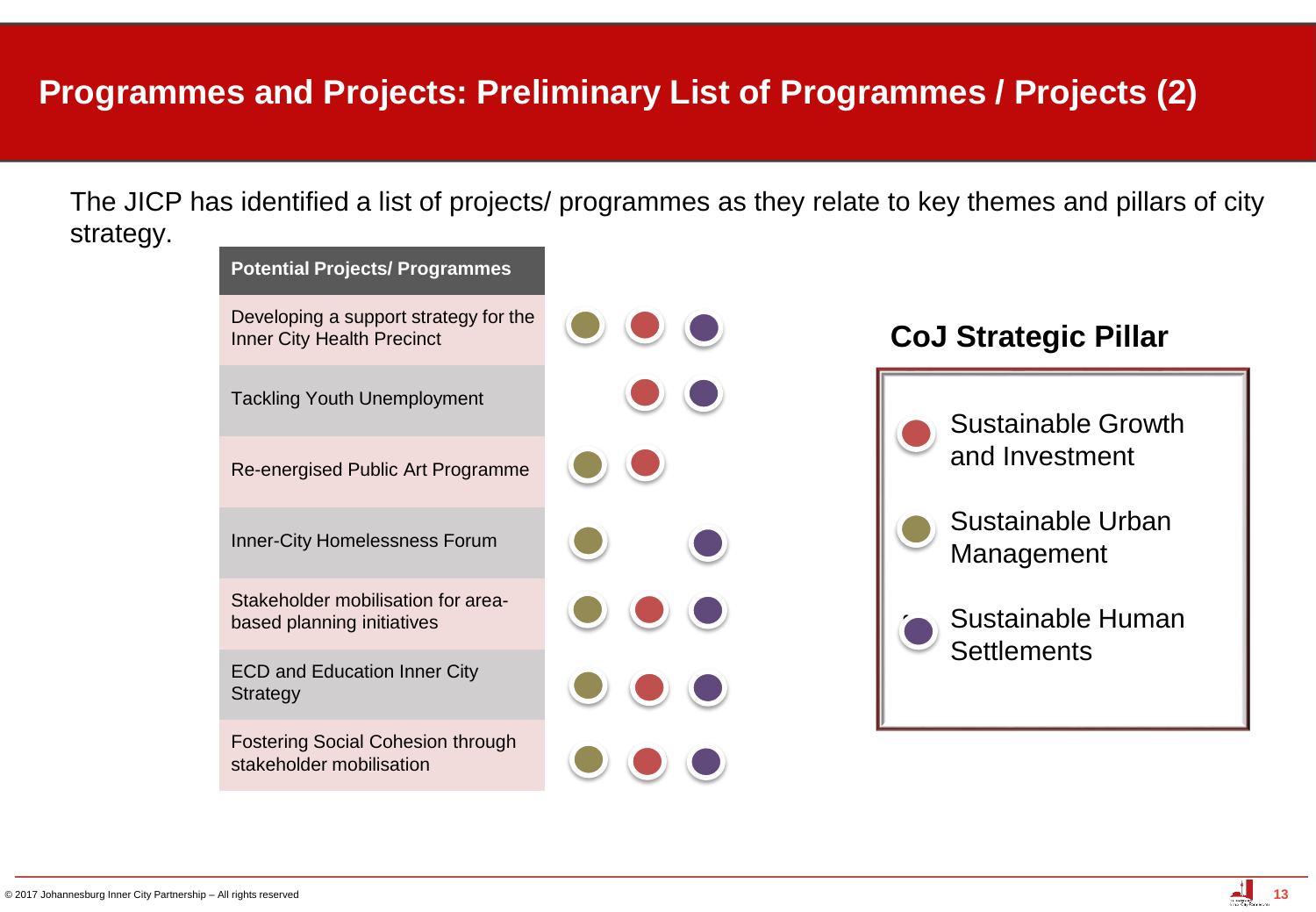The organisation has built up a renewed vision and understanding of mandate to re-engage with critical Inner-city issues. The organisation has recently:

- *Appointed a Chief Executive Officer.* A selection has been made, putting in place a critical resource for the organisation going forward.
- *Engage key stakeholders to finalise business plan.* The organisation will further refine the vision and operating model with a fully realised business plan that lays out the programme for next three years.

The organisation will be in place to *engage, create, and innovate*. It invites potential partners to bring opportunities and collaborate on the future of the Inner City.